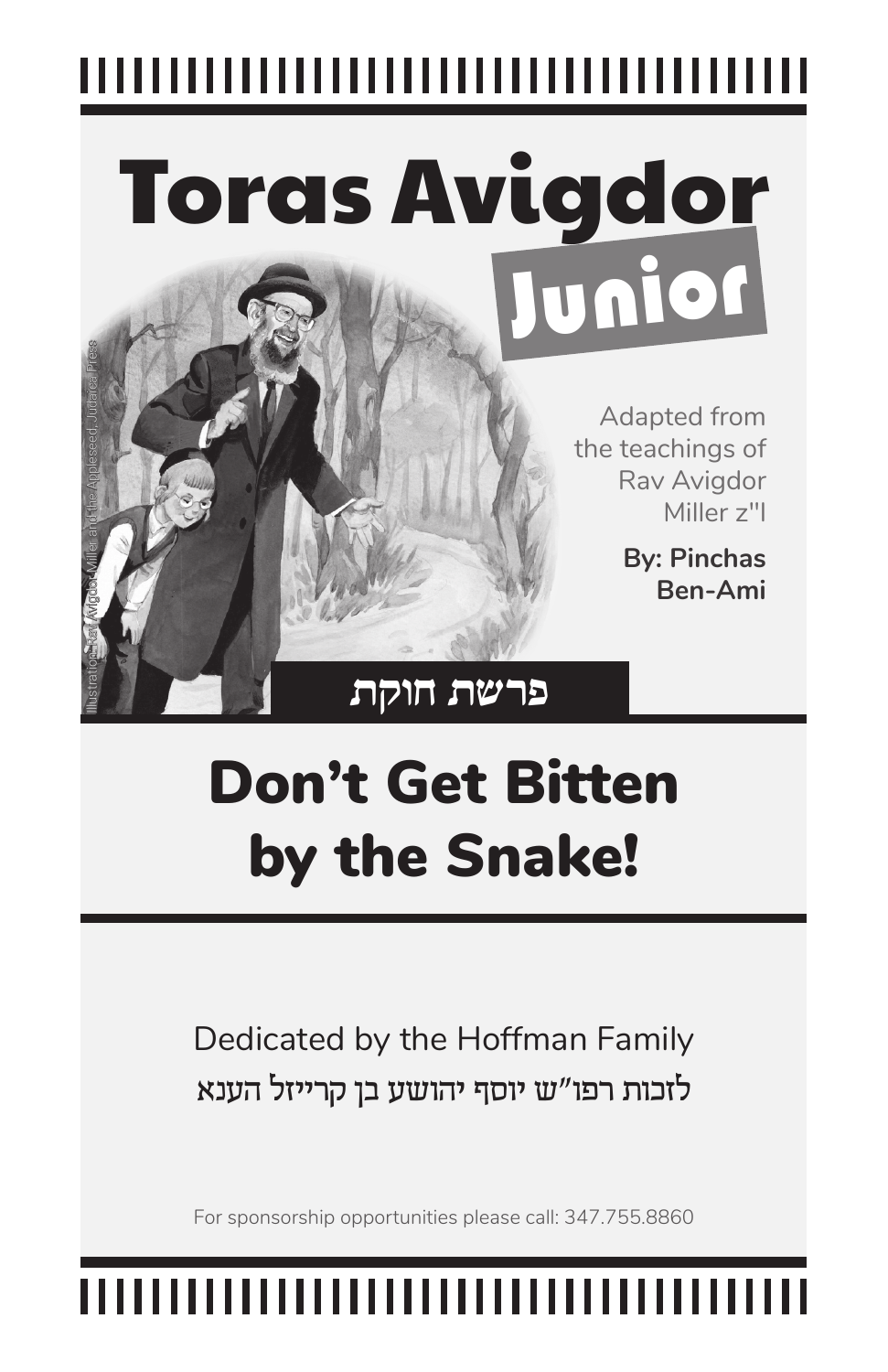#### Parshas Chukas

### **Don't Get Bitten by the Snake!**

I'm sure you know all about the Ten Makkos that Hashem sent upon the Mitzrim. But did you know that there was once a different *makkah* that came upon the Yidden in the Midbar? Did you ever hear about the *makkah* of snakes?

In our *parshah*, we learn that some of the Yidden complained about living in the Midbar. Camping in a tent might be fun for a little while, but can you imagine living your entire life in a tiny tent? And when they passed by other nations and saw people who were living in real houses, and eating normal food, so some of them became jealous. And some of the people were so unhappy that they even wished they could go back to Mitzrayim!

But they didn't realize they were living at the best time in our entire history! They were able to see Moshe Rabbeinu whenever they wanted, and they knew that Hashem was traveling with them and guiding them. They saw Hashem protecting them with the *ananei hakavod*, the clouds of glory, and they were able to eat food that came down directly from Hashem! So how could such a lucky people even *think* of complaining?!

It was only the *yetzer hara* that made them feel like Mitzrayim was better. And because they listened to their *yetzer hara*, so Hashem punished these people by sending a *makkah*: Snakes suddenly appeared in the desert and began biting people. Many people were getting bitten by snakes and they didn't know what to do!

So Moshe Rabbeinu davened to Hashem, and Hashem told him that he should make a statue of a snake and put it on top of a pole. And then the people who were bitten should look at that snake and they would be healed.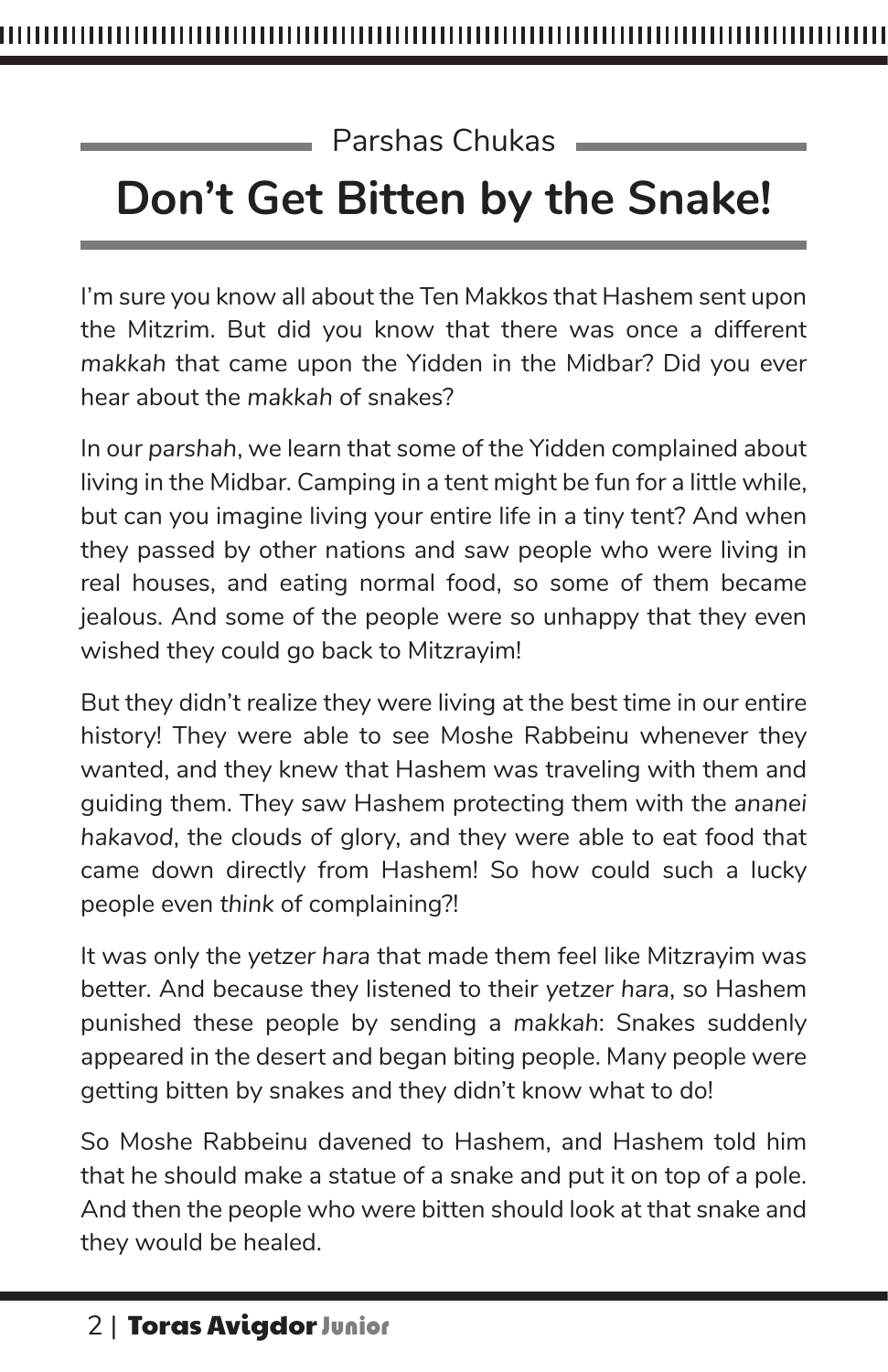And the Torah tells us that this is what happened — Moshe made a snake out of a metal called copper and put it on top of a pole for everyone to see. All those who were bitten by a snake looked up at the snake statue and were healed.

Now, if you all you did was learn this story, that's already very good. It's a story from the Torah and just learning the story is a great mitzvah. But we will try to go a step further and learn a lesson from this story that we can apply to our daily lives. We want to understand what this snake story is trying to teach us.

In the very first *parshah* of the Torah we learn what a snake is. Right away in Parshas Bereishis, the Torah introduces us to a very important *malach* — the *yetzer hara.* And in that story, the *yetzer hara* appears like a snake. Why a snake? Why not a bear, or a maybe a big tiger?

The answer is that the *yetzer hara* is very similar to a snake.